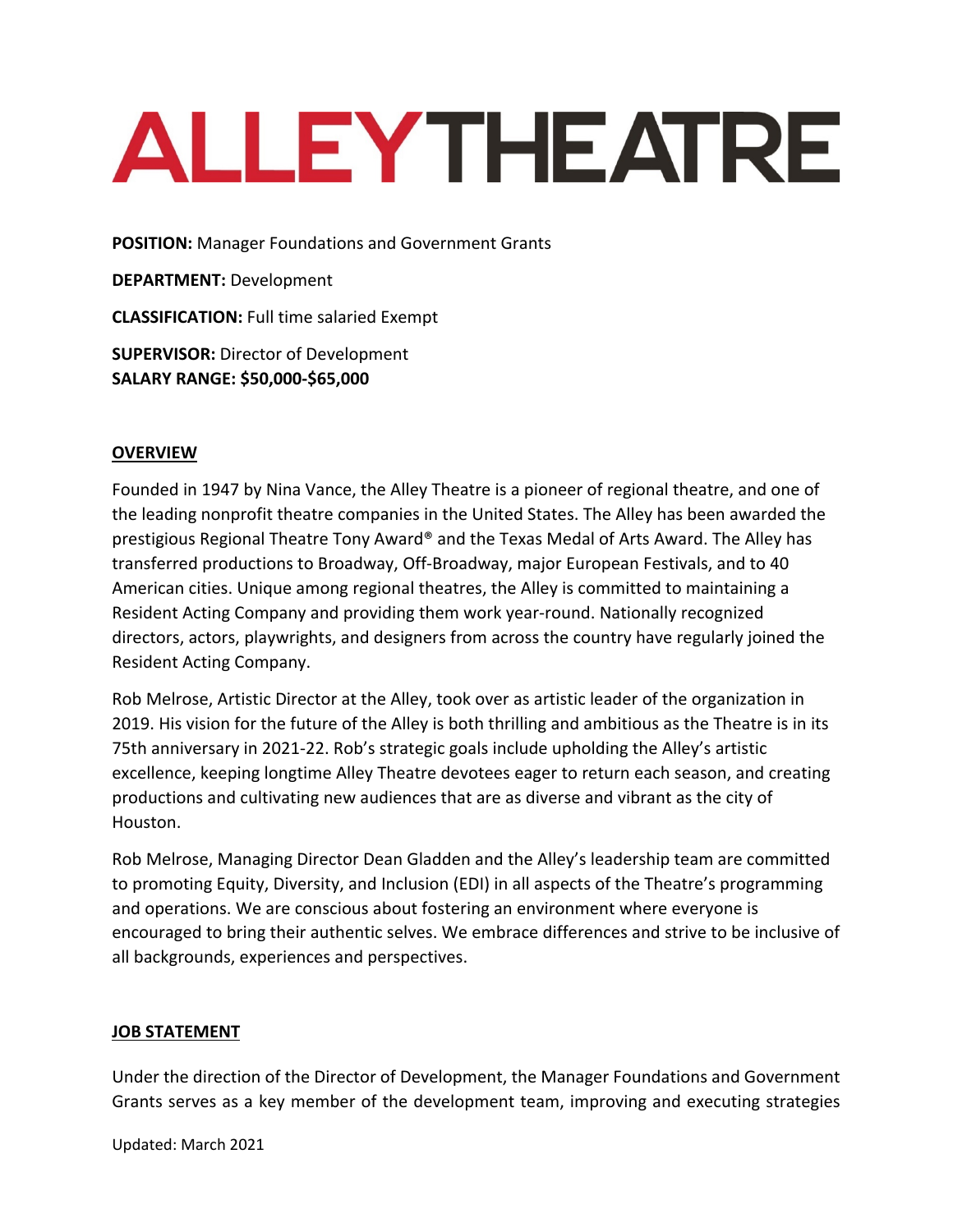regarding foundation and government funders in support of the annual fund and special project funding. The Manager is to meet or exceed foundation and government goals by renewing, identifying, cultivating, soliciting and securing supporters. This individual must manage a portfolio and perform duties, such as writing formal proposals/applications, stewarding relationships with existing donors, and researching and cultivating relationships with prospects. The Manager must be an independent, fast-paced self-starter with exceptional communication and written skills and a proven track-record for securing and increasing foundation and government support.

# **JOB DUTIES**

- Serve as the lead relationship manager for foundation and government grants.
- Ensure the timely completion of all foundation and government grant proposals and applications, required reporting, and stewardship activities.
- Manage all deadlines for submission and reporting within portfolio through Tessitura database with plan steps, status updates, contact information updates, prospect research, and reports.
- Draft and edit letters and other correspondence as needed for the Director of Development and Managing Director.
- Communicate with executive leadership and team members from other departments in gathering information for funding purposes and proposals.
- Meet foundation and government revenue goals by actively cultivating new and existing relationships with key stakeholders at foundations, city officials and officers at government agencies.
- Ensure the proper acknowledgement and benefit delivery for all foundation and government supporters through deliverables outlined in proposals and grant agreements
- Assist with the creation and implementation of the overall strategic plan to identify and solicit sources of private and public institutional support.
- Steward existing relationships with donors through phone/virtual and in-person meetings, invitations to events, participation in events and thoughtful cultivation, with the goal to open new opportunities for funding and to deepen existing relationships.
- Broaden the prospect pool through relationship management and research. In the case of the latter, coordinate research with the department's Research Analyst.
- Manage the annual Foundation Night event.
- Attend events throughout the season encouraging the development of relationships with the Alley's donors.
- Actively participate in proofing of the Annual Report and *Playbills*.

### **REQUIREMENTS (SKILLS and KNOWLEDGE):**

• Bachelor's degree preferred.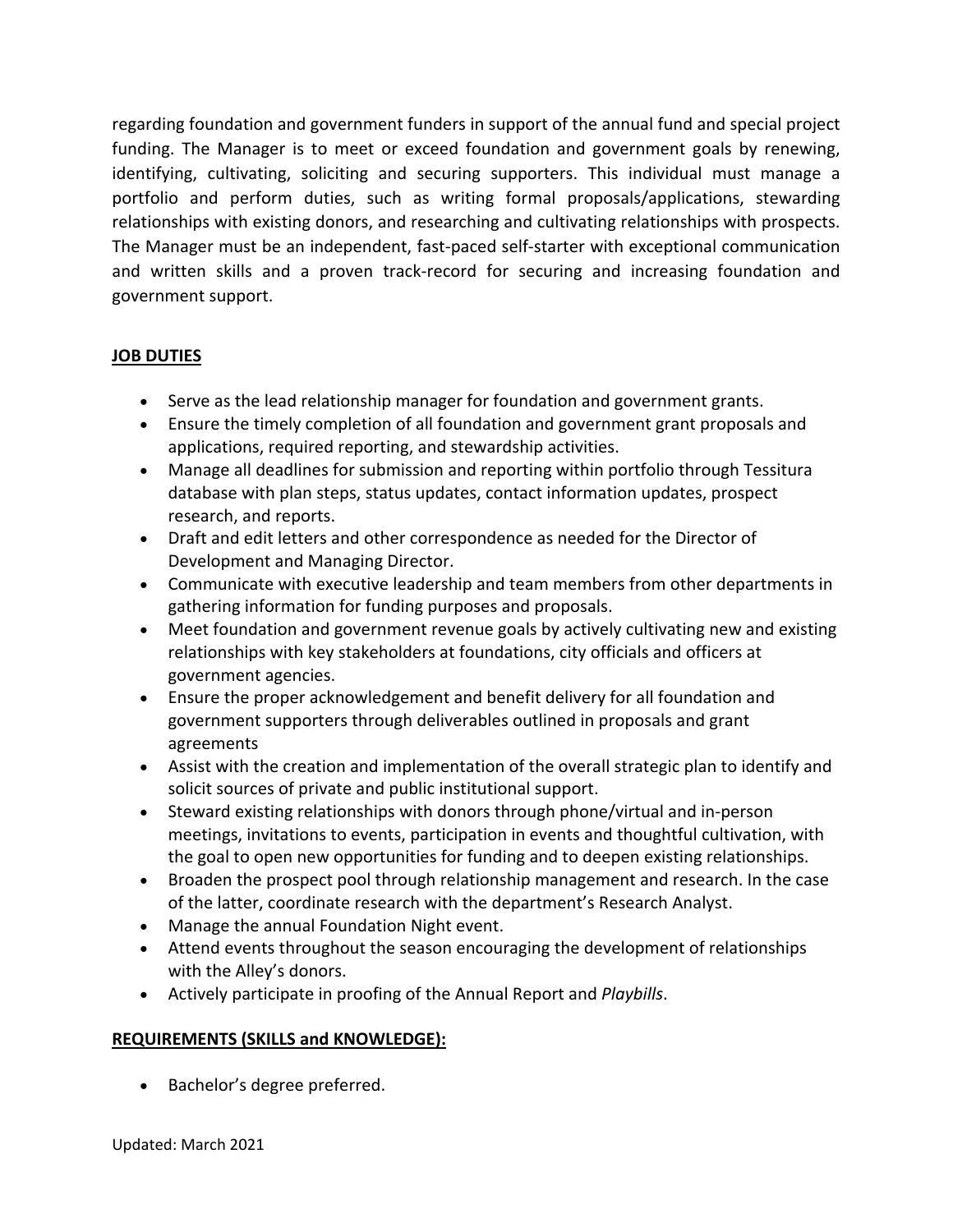- Minimum three years of experience in non-profit grant writing and project management.
- Excellent communication skills with demonstrated ability to prepare and present both formal written and oral presentations.
- Strong collaboration skills in order to work effectively across the organization
- Must be able to think critically and strategically and anticipate potential project challenges.
- Extensive computer and database knowledge necessary (Word, Excel, Tessitura).
- A demonstrated record of ability to multi-task and meet deadlines under pressure; completing assignments on time and on budget.
- Broad knowledge of the principles of fundraising.
- Excellent oral, written and interpersonal skills.
- High attention to detail and accuracy.
- Strong problem solving, research, analytical, organizational and strategic planning skills.
- Self-motivated & self-starting.

## **PHYSICAL REQUIREMENTS/WORKING CONDITIONS:**

- Prolonged periods of sitting at a desk and working on a computer.
- Ability to lift and move 25 lbs.
- Must be comfortable working in a fast paced environment where directions and priorities can change rapidly.
- Typical hours are during the day, but the position requires the flexibility to be available for weekend, holidays and evening work hours as needed.

# **BENEFITS & PERKS**

- Medical, dental and vision insurance
- Paid vacation, floating holiday and sick time
- 401(k) with matching, FSA, HRA (Alley paid deductible)
- Free and discounted tickets to Alley Theatre performances
- Free parking
- Discounted gym membership
- Employee wellness program & EAP
- Houston, TX is one of the most affordable cities in the nation with no state or city income tax

# **TO APPLY**

To apply for this position, please go to the following link on the Alley's website and apply. https://www.alleytheatre.org/about-us/opportunities/employment